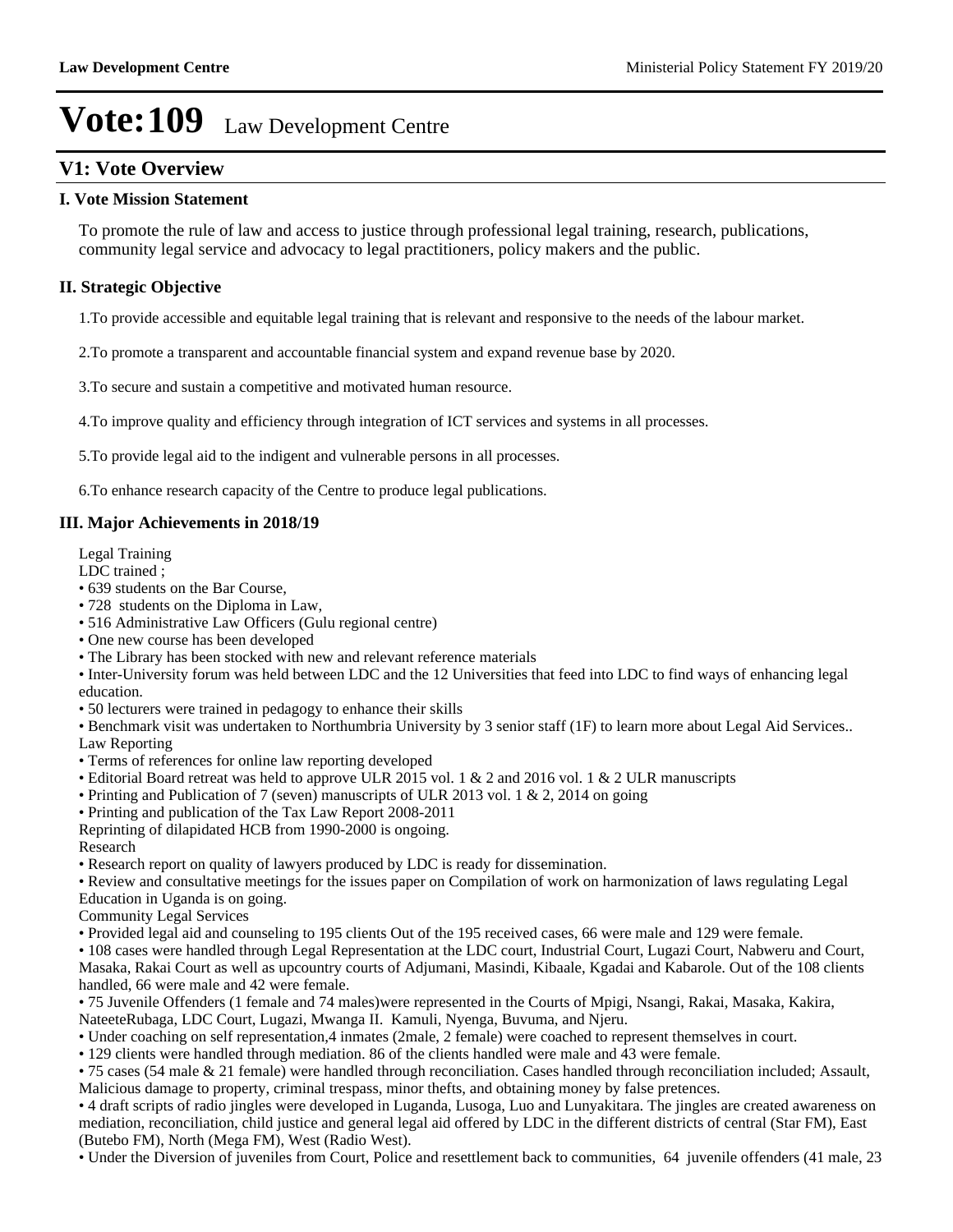female) were received and handled in 6 Districts including Kampala, Kabarole, Masindi, Kibaale, Kagadi and Adjumani. Under the Diversion by the Social Workers at Court and Police, 98 Juvenile Offenders (90 male, 8 female) were diverted from the formal justice system, resettled and followed up on by the Social Workers in the from the Courts of Rubaga Nateete, LDC, Kiira, Kajjansi, Entebbe, Nakawa, Kasangati, City Hall, Mwanga 2 and Luzira. Out of the 98, 44 of the juvenile offenders were fully diverted, 52 are still undergoing counselling and 2 of the juveniles were not cooperative.

929 participants (568 male, 361 female) were reached via community dialogues and sensitization.

Under conducting of outreaches,593 students (440 males, 153 female) were reached.

- 51 Judicial Officers and police officers (26 males, 25 females) were trained/sensitised on the use of diversion in handling cases for juveniles. A coordination strategy a strategy was developed for proper utilization of fit persons by the DCC structures.
- 116 fit persons (67 male, 49 female) were given refresher trainings on diversion and how to efficiently write reports.

41 members of staff (21 male& 20 female) were trained on gender and equity analysis. The training focused on equipping staff with skills to analysis issues of gender and equity, collect data pertaining to the same and use it as a tool to plan respond and mainstream gender and equity in the operating budget. Staff were empowered with skills to analyze and collect data on gender and equity and utilize it in planning and budgeting.

Human Resource Management Services

- LDC Staff (63F, 94M) paid salary on time.
- Assets maintained in good conditions, and utility bills paid.
- Establishment and operationalization of the new Mbarara LDC campus
- Subscription to Uganda Law Library and Uganda online paid.
- Equipped the Mbarara and LDC main libraries with various legislation reference materials.
- 11 Administrative Staff (4F)recruited for Mbarara campus.
- Procurement process for construction of academics and administrative block has been finalised

### **IV. Medium Term Plans**

Expand physical facilities to reduce on congestion in class rooms and failure rate.

Identify skills development courses for staff to improve on the performance.

Full automation of all LDC Manual processes.

Operationalise the Mbarara regional centre.

Procuring more books for the Main and Mbarara campus libraries to reduce on the ratio of 1 book to students which is standing at 1:20 instead of the ideal 1:5.

Reduce the congestion by reducing the ratio of classroom to students which is at 1:30 instead of the ideal 1:16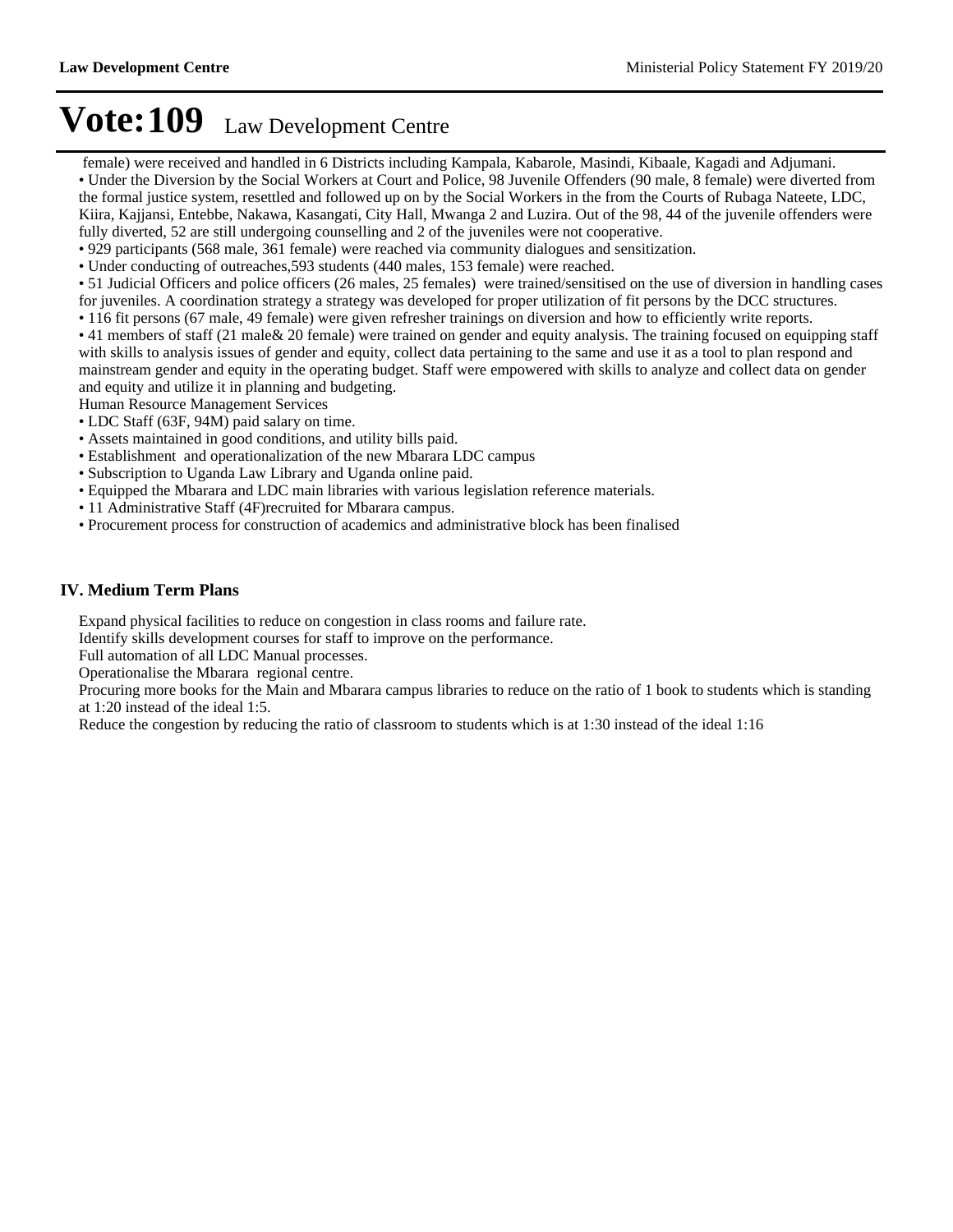### **V. Summary of Past Performance and Medium Term Budget Allocations**

**Table 5.1: Overview of Vote Expenditures (UShs Billion)**

|                                 |                                                      |                    |               | 2018/19                                   |               | <b>MTEF Budget Projections</b> |         |         |         |
|---------------------------------|------------------------------------------------------|--------------------|---------------|-------------------------------------------|---------------|--------------------------------|---------|---------|---------|
|                                 |                                                      | 2017/18<br>Outturn | <b>Budget</b> | <b>Approved Expenditure</b><br>by End Dec | 2019/20       | 2020/21                        | 2021/22 | 2022/23 | 2023/24 |
| <b>Recurrent</b>                | Wage                                                 | 3.804              | 3.804         | 1.902                                     | 5.143         | 5.400                          | 5.670   | 5.953   | 6.251   |
|                                 | Non Wage                                             | 2.154              | 2.970         | 2.298                                     | 6.801         | 7.821                          | 9.385   | 11.262  | 13.515  |
| Devt.                           | GoU                                                  | 0.873              | 3.393         | 2.352                                     | 3.393         | 4.072                          | 4.072   | 4.072   | 4.072   |
|                                 | Ext. Fin.                                            | 0.000              | 0.000         | 0.000                                     | 0.000         | 0.000                          | 0.000   | 0.000   | 0.000   |
|                                 | <b>GoU</b> Total                                     | 6.831              | 10.167        | 6.553                                     | 15.337        | 17.293                         | 19.127  | 21.287  | 23.837  |
| <b>Total GoU+Ext Fin (MTEF)</b> |                                                      | 6.831              | 10.167        | 6.553                                     | <b>15.337</b> | 17.293                         | 19.127  | 21.287  | 23.837  |
|                                 | <b>Arrears</b>                                       | 0.000              | 0.000         | 0.000                                     | 0.000         | 0.000                          | 0.000   | 0.000   | 0.000   |
|                                 | <b>Total Budget</b>                                  | 6.831              | 10.167        | 6.553                                     | 15.337        | 17.293                         | 19.127  | 21.287  | 23.837  |
|                                 | <b>A.I.A Total</b>                                   | 5.144              | 8.300         | 3.199                                     | 0.000         | 0.000                          | 0.000   | 0.000   | 0.000   |
|                                 | <b>Grand Total</b>                                   | 11.975             | 18.467        | 9.752                                     | 15.337        | 17.293                         | 19.127  | 21.287  | 23.837  |
|                                 | <b>Total Vote Budget</b><br><b>Excluding Arrears</b> | 11.975             | 18.467        | 9.752                                     | 15.337        | 17.293                         | 19.127  | 21.287  | 23.837  |

### **VI. Budget By Economic Clasification**

**Table V6.1 2018/19 and 2019/20 Budget Allocations by Item**

|                                        | 2018/19 Approved Budget |          |       |              | 2019/20 Draft Estimates |          |              |
|----------------------------------------|-------------------------|----------|-------|--------------|-------------------------|----------|--------------|
| <b>Billion Uganda Shillings</b>        | GoU                     | Ext. Fin | AIA   | <b>Total</b> | GoU                     | Ext. Fin | <b>Total</b> |
| <b>Output Class: Outputs Provided</b>  | 6.774                   | 0.000    | 7.050 | 13.824       | 11.943                  | 0.000    | 11.943       |
| 211 Wages and Salaries                 | 4.304                   | 0.000    | 3.556 | 7.860        | 6.952                   | 0.000    | 6.952        |
| 212 Social Contributions               | 0.000                   | 0.000    | 0.514 | 0.514        | 0.514                   | 0.000    | 0.514        |
| 213 Other Employee Costs               | 1.434                   | 0.000    | 0.088 | 1.522        | 1.414                   | 0.000    | 1.414        |
| 221 General Expenses                   | 0.492                   | 0.000    | 0.940 | 1.432        | 0.771                   | 0.000    | 0.771        |
| 222 Communications                     | 0.110                   | 0.000    | 0.042 | 0.152        | 0.112                   | 0.000    | 0.112        |
| 223 Utility and Property Expenses      | 0.164                   | 0.000    | 0.310 | 0.474        | 0.720                   | 0.000    | 0.720        |
| 224 Supplies and Services              | 0.010                   | 0.000    | 0.150 | 0.160        | 0.140                   | 0.000    | 0.140        |
| 225 Professional Services              | 0.040                   | 0.000    | 0.200 | 0.240        | 0.200                   | 0.000    | 0.200        |
| 226 Insurances and Licenses            | 0.000                   | 0.000    | 0.050 | 0.050        | 0.030                   | 0.000    | 0.030        |
| 227 Travel and Transport               | 0.060                   | 0.000    | 0.500 | 0.560        | 0.460                   | 0.000    | 0.460        |
| 228 Maintenance                        | 0.130                   | 0.000    | 0.200 | 0.330        | 0.240                   | 0.000    | 0.240        |
| 282 Miscellaneous Other Expenses       | 0.030                   | 0.000    | 0.500 | 0.530        | 0.390                   | 0.000    | 0.390        |
| <b>Output Class: Capital Purchases</b> | 3.393                   | 0.000    | 1.250 | 4.643        | 3.393                   | 0.000    | 3.393        |
| 312 FIXED ASSETS                       | 3.393                   | 0.000    | 1.250 | 4.643        | 3.393                   | 0.000    | 3.393        |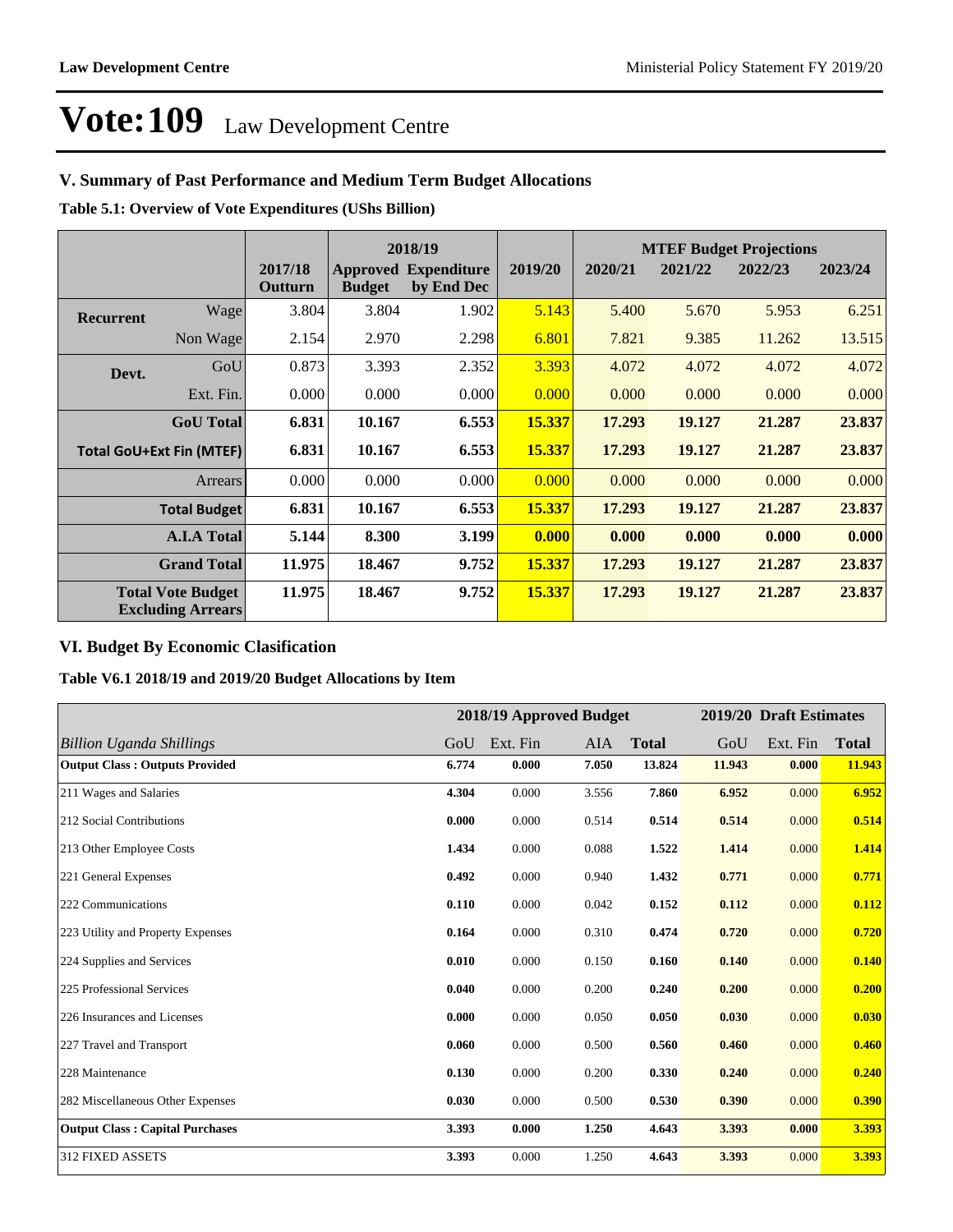| <b>Grand Total:</b>            | 10.167 | 0.000 | 8.300 | 18.467 | 15.337 | 0.000 | 15.337 |
|--------------------------------|--------|-------|-------|--------|--------|-------|--------|
| <b>Total excluding Arrears</b> | 10.167 | 0.000 | 8.300 | 18.467 | 15.337 | 0.000 | 15.337 |

### **VII. Budget By Programme And Subprogramme**

### **Table V7.1: Past Expenditure Outturns and Medium Term Projections by Programme and SubProgramme**

| Billion Uganda shillings               |                              | FY 2018/19                |                                   |                                             | <b>Medium Term Projections</b> |         |         |         |
|----------------------------------------|------------------------------|---------------------------|-----------------------------------|---------------------------------------------|--------------------------------|---------|---------|---------|
|                                        | <b>FY 2017/18</b><br>Outturn | Approved<br><b>Budget</b> | <b>Spent By</b><br><b>End Dec</b> | 2019-20<br><b>Proposed</b><br><b>Budget</b> | 2020-21                        | 2021-22 | 2022-23 | 2023-24 |
| 54 Legal Training                      | 6.831                        | 18.467                    | 6.553                             | 15.337                                      | 17.293                         | 19.127  | 21.287  | 23.837  |
| Administration<br>101                  | 5.958                        | 13.824                    | 4.200                             | 11.943                                      | 13.221                         | 15.055  | 17.215  | 19.765  |
| 1229 Support to Law Development Centre | 0.873                        | 4.643                     | 2.352                             | 3.393                                       | 4.072                          | 4.072   | 4.072   | 4.072   |
| <b>Total for the Vote</b>              | 6.831                        | 18.467                    | 6.553                             | 15.337                                      | 17.293                         | 19.127  | 21.287  | 23.837  |
| <b>Total Excluding Arrears</b>         | 6.831                        | 18.467                    | 6.553                             | 15.337                                      | 17.293                         | 19.127  | 21.287  | 23.837  |

### **VIII. Programme Performance and Medium Term Plans**

### **Table V8.1: Programme Outcome and Outcome Indicators ( Only applicable for FY 2019/20)**

| <b>Programme:</b>           | 54 Legal Training                                                                                                                                                                                                                                                                                                                                                                                                                                                                                                                                                                  |                  |               |            |            |         |  |  |  |
|-----------------------------|------------------------------------------------------------------------------------------------------------------------------------------------------------------------------------------------------------------------------------------------------------------------------------------------------------------------------------------------------------------------------------------------------------------------------------------------------------------------------------------------------------------------------------------------------------------------------------|------------------|---------------|------------|------------|---------|--|--|--|
| <b>Programme Objective</b>  | 1. To provide accessible and equitable legal training that is relevant and responsive to the needs of the<br>labour market.<br>2. To promote a transparent and accountable financial system and expand revenue base by 2020.<br>3. To secure and sustain a competitive and motivated human resource.<br>4. To improve quality and efficiency through integration of ICT services and systems in all processes.<br>5. To provide legal aid to the indigent and vulnerable persons in all processes.<br>6. To enhance research capacity of the Centre to produce legal publications. |                  |               |            |            |         |  |  |  |
| <b>Responsible Officer:</b> |                                                                                                                                                                                                                                                                                                                                                                                                                                                                                                                                                                                    |                  |               |            |            |         |  |  |  |
|                             | Director, LDC                                                                                                                                                                                                                                                                                                                                                                                                                                                                                                                                                                      |                  |               |            |            |         |  |  |  |
|                             | Programme Outcome: Skilled legal practioners                                                                                                                                                                                                                                                                                                                                                                                                                                                                                                                                       |                  |               |            |            |         |  |  |  |
|                             | Sector Outcomes contributed to by the Programme Outcome                                                                                                                                                                                                                                                                                                                                                                                                                                                                                                                            |                  |               |            |            |         |  |  |  |
|                             | 1. Infrastructure and access to JLOS services enhanced                                                                                                                                                                                                                                                                                                                                                                                                                                                                                                                             |                  |               |            |            |         |  |  |  |
|                             | <b>Performance Targets</b>                                                                                                                                                                                                                                                                                                                                                                                                                                                                                                                                                         |                  |               |            |            |         |  |  |  |
| <b>Outcome Indicators</b>   |                                                                                                                                                                                                                                                                                                                                                                                                                                                                                                                                                                                    |                  |               | 2019/20    | 2020/21    | 2021/22 |  |  |  |
|                             | <b>Baseline</b>                                                                                                                                                                                                                                                                                                                                                                                                                                                                                                                                                                    | <b>Base year</b> | <b>Target</b> | Projection | Projection |         |  |  |  |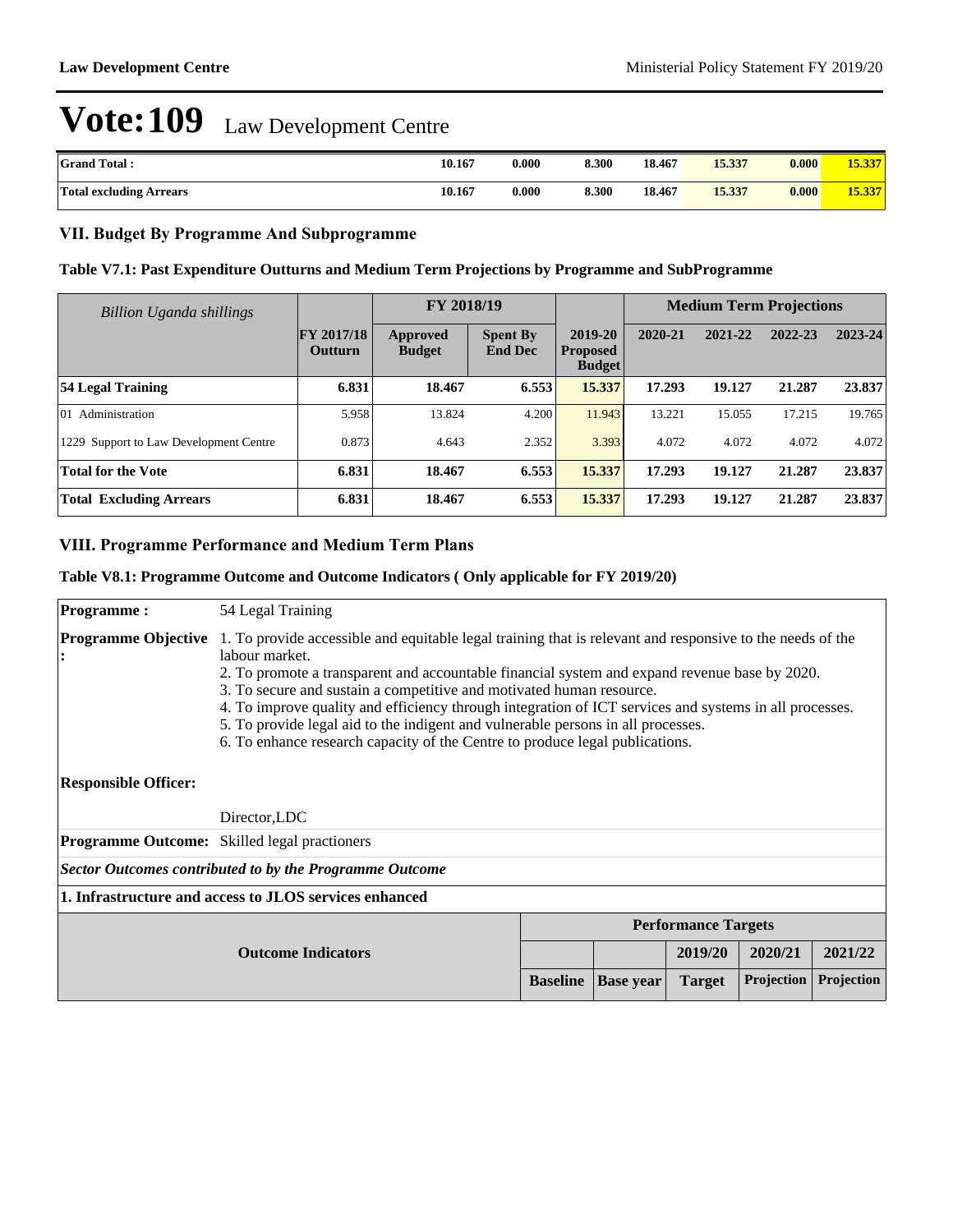| • Pass rate/Completion rate                                                        | 60%   | 65%   | 70%   |
|------------------------------------------------------------------------------------|-------|-------|-------|
| <b>SubProgramme: 01 Administration</b>                                             |       |       |       |
| <i><b>Output: 01 Legal Training</b></i>                                            |       |       |       |
| % of students graduating in Administrative Law Course as a % of those who enrolled | 86%   | 86%   | 86%   |
| % of students graduating in Bar course as a % of those who enrolled                | 55%   | 60%   | 65%   |
| % of students graduating in diploma in Human rights as a % of those who enrolled   | 90%   | 90%   | 90%   |
| % of students graduating in diploma in Law as a % of those who enrolled            | 80%   | 80%   | 80%   |
| <b>Output: 02 Law Reporting</b>                                                    |       |       |       |
| No of Law Reports Published (Volumes)                                              | 800   | 800   | 800   |
| No. of Volumes of High Court Bulletins published                                   | 400   | 400   | 400   |
| <b>Output: 04 Community Legal Services</b>                                         |       |       |       |
| % of cases referred to Legal Aid Clinic for reconciliation that are concluded      | 65%   | 65%   | 65%   |
| No. of juvenile diverted from the criminal justice system                          | 1,000 | 1,000 | 1,000 |

### **IX. Major Capital Investments And Changes In Resource Allocation**

### **Table 9.1: Major Capital Investment (Capital Purchases outputs over 0.5Billion)**

| FY 2018/19                                                                                                                                      | <b>FY 2019/20</b> |                                                                                                                                                |                                                                                                                                                 |  |
|-------------------------------------------------------------------------------------------------------------------------------------------------|-------------------|------------------------------------------------------------------------------------------------------------------------------------------------|-------------------------------------------------------------------------------------------------------------------------------------------------|--|
| <b>Appr. Budget and Planned Outputs</b>                                                                                                         |                   | <b>Expenditures and Achievements by</b><br>end Dec                                                                                             | <b>Proposed Budget and Planned</b><br><b>Outputs</b>                                                                                            |  |
| <b>Vote 109 Law Development Centre</b>                                                                                                          |                   |                                                                                                                                                |                                                                                                                                                 |  |
| Program: 12 54 Legal Training                                                                                                                   |                   |                                                                                                                                                |                                                                                                                                                 |  |
| Development Project : 1229 Support to Law Development Centre                                                                                    |                   |                                                                                                                                                |                                                                                                                                                 |  |
| <b>Output: 12 54 72 Government Buildings and Administrative Infrastructure</b>                                                                  |                   |                                                                                                                                                |                                                                                                                                                 |  |
| Initiate construction of 1 storeyed building block comprising<br>of: 20 lecture rooms, resource centre and bookshop within the<br>LDC premises. |                   | Procurement process completed. The<br>Evaluation committee finalized the evaluation<br>process and a contract was awarded in February<br>2019. | Initiate construction of 1 storeyed building block<br>comprising of: 20 lecture rooms, resource centre<br>and bookshop within the LDC premises. |  |
| Construction of perimeter wall phase 2                                                                                                          |                   |                                                                                                                                                |                                                                                                                                                 |  |
| <b>Total Output Cost(Ushs Thousand)</b>                                                                                                         | 3,893,304         | 3,402,408                                                                                                                                      | 3,393,304                                                                                                                                       |  |
| Gou Dev't:                                                                                                                                      | 3,393,304         | 2,352,408                                                                                                                                      | 3,393,304                                                                                                                                       |  |
| Ext Fin:                                                                                                                                        | $\theta$          | $\Omega$                                                                                                                                       |                                                                                                                                                 |  |
| A.I.A:                                                                                                                                          | 500,000           | 1,050,000                                                                                                                                      |                                                                                                                                                 |  |

### **X. Vote Challenges and Plans To Improve Performance**

### **Vote Challenges**

Increasing number of students with limited infrastructure expansion due to inadequete funding.

#### **Plans to improve Vote Performance**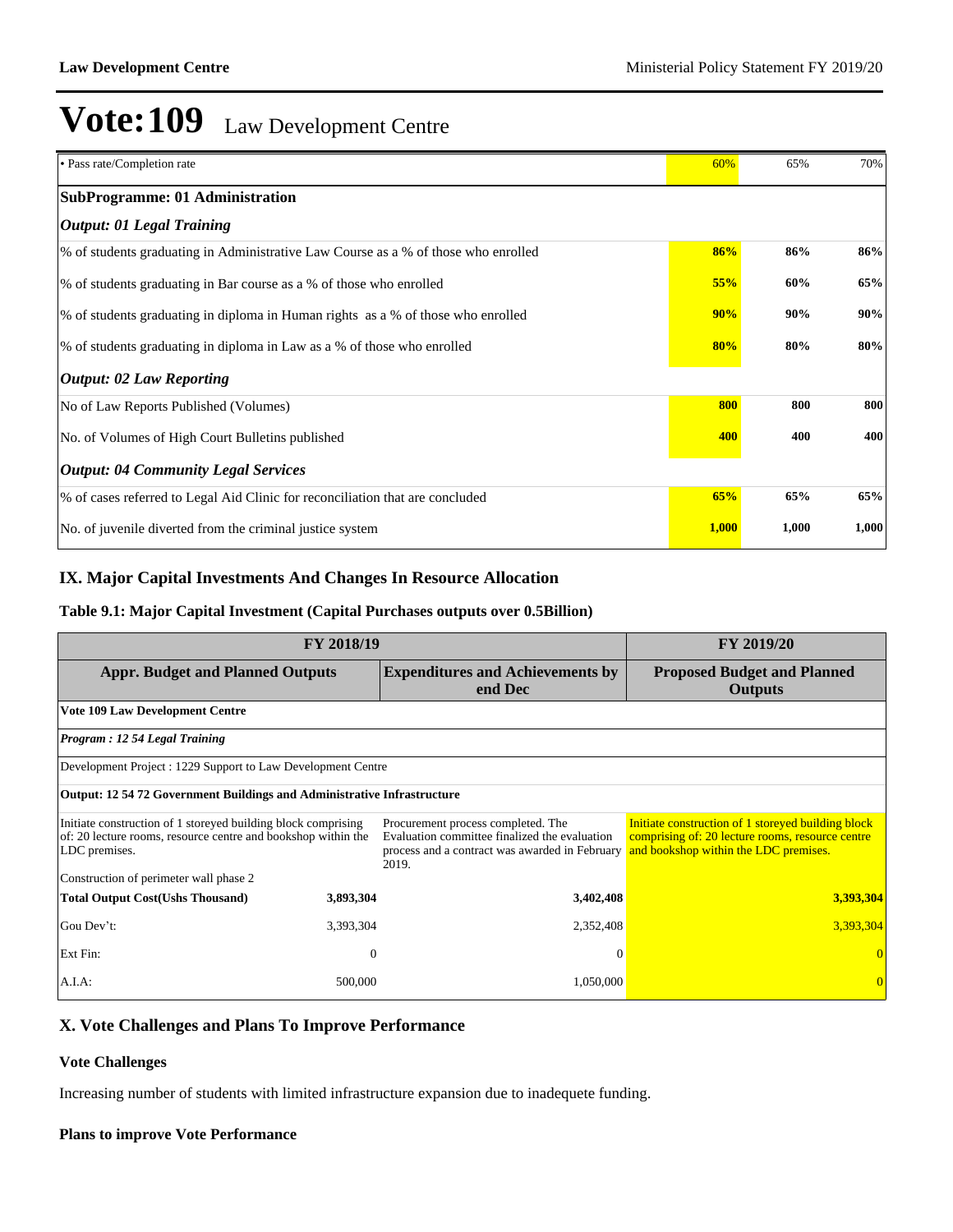Operationalization of constituent colleges.

Training of lecturers in student oriented teaching methods.

Decongesting the firm rooms to allow enough interaction between students and lecturer's.

### **XI Off Budget Support**

**Table 11.1 Off-Budget Support by Sub-Programme**

N/A

### **XII. Vote Cross Cutting Policy And Other Budgetary Issues**

#### **Table 12.1: Cross- Cutting Policy Issues**

| <b>Issue Type:</b>                  | <b>HIV/AIDS</b>                                                                                                                                                              |
|-------------------------------------|------------------------------------------------------------------------------------------------------------------------------------------------------------------------------|
| Objective:                          | increase in awarenesss of HIV/AIDS among the staff and students of LDC                                                                                                       |
| <b>Issue of Concern:</b>            | Create awareness of HIV/AIDS within the LDC community                                                                                                                        |
| <b>Planned Interventions:</b>       | Create awareness through online communication to staff and students of LDC                                                                                                   |
| <b>Budget Allocation (Billion):</b> | 0.003                                                                                                                                                                        |
| <b>Performance Indicators:</b>      | Rate of awareness created within LDC                                                                                                                                         |
| Objective:                          | Facilitation of staff to access Antiretroviral Therapy                                                                                                                       |
| <b>Issue of Concern:</b>            | Increased productivity of staff and students living with HIV/AIDS                                                                                                            |
| <b>Planned Interventions:</b>       | Provide ARV's to staff and students of LDC living with HIV/AIDS                                                                                                              |
| <b>Budget Allocation (Billion):</b> | 0.003                                                                                                                                                                        |
| <b>Performance Indicators:</b>      | Number of staff living with HIV/AIDS provided with ARV's<br>Number of students living with HIV/AIDS provided with ARV's                                                      |
| Objective:                          | Medical support provided to persons living with HIV/AIDS                                                                                                                     |
| <b>Issue of Concern:</b>            | Increasing productivity of students and staff of LDC living with HIV/AIDS                                                                                                    |
| <b>Planned Interventions:</b>       | Provide medical support to staff and students living with HIV/AIDS                                                                                                           |
| <b>Budget Allocation (Billion):</b> | 0.030                                                                                                                                                                        |
| <b>Performance Indicators:</b>      | Number of staff and students living with HIV/AIDS that are provided medical support                                                                                          |
| <b>Issue Type:</b>                  | Gender                                                                                                                                                                       |
| Objective:                          | Gender equality and equity                                                                                                                                                   |
| <b>Issue of Concern:</b>            | Promote gender equality and equitable access to LDC services                                                                                                                 |
| <b>Planned Interventions:</b>       | Introduce and set up devices and services (visual impairment aids, fluent interpreters/signers with<br>appropriate academic background) to attract people with disabilities. |
| <b>Budget Allocation (Billion):</b> | 0.040                                                                                                                                                                        |
| <b>Performance Indicators:</b>      | No of devices introduced/set up<br>No of interpreters provided                                                                                                               |
| Objective:                          | Intergrate gender in the curriculum of all LDC courses                                                                                                                       |
| <b>Issue of Concern:</b>            | Promote access to legal aid by providing legal aid to the indigent                                                                                                           |